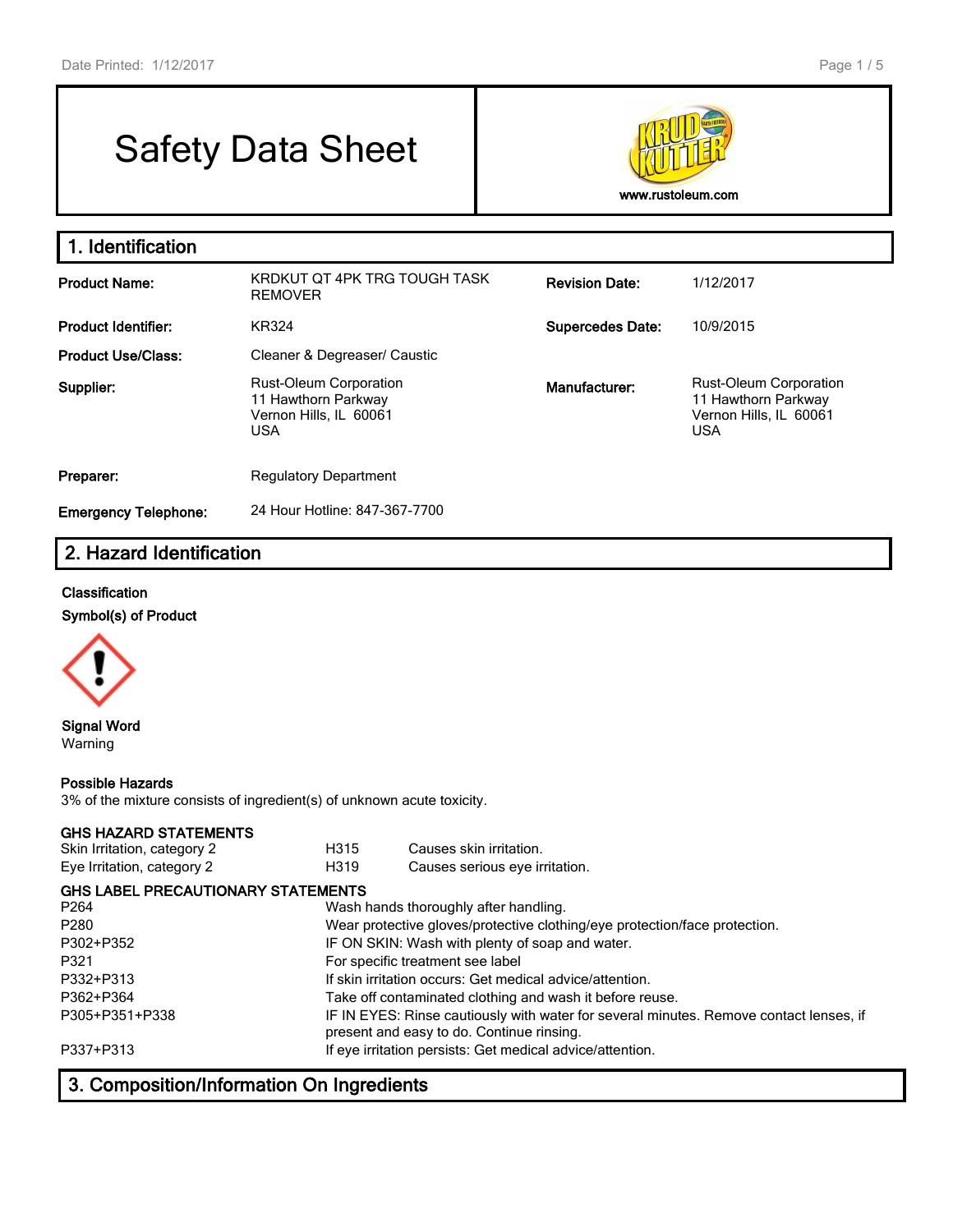#### **HAZARDOUS SUBSTANCES**

| <b>Chemical Name</b> | CAS-No.                | <u>Wt.%</u><br>Range | <b>GHS Symbols</b> | <b>GHS Statements</b> |
|----------------------|------------------------|----------------------|--------------------|-----------------------|
| Ethoxylated Alcohols | <b>PROPRIET</b><br>ARY | $1.0 - 2.5$          | GHS05-GHS07        | H302-318              |
| Sodium Metasilicate  | 6834-92-0              | $1.0 - 2.5$          | GHS05-GHS07        | H302-314-335          |

# **4. First-aid Measures**

**FIRST AID - EYE CONTACT:** Immediately flush eyes with plenty of water for at least 15 minutes holding eyelids open. Get medical attention. Do NOT allow rubbing of eyes or keeping eyes closed.

**FIRST AID - SKIN CONTACT:** Wash skin with soap and water. Remove contaminated clothing. Get medical attention if irritation develops or persists.

**FIRST AID - INHALATION:** Remove to fresh air. If not breathing, give artificial respiration. If breathing is difficult, give oxygen. Get immediate medical attention. Do NOT use mouth-to-mouth resuscitation. If you experience difficulty in breathing, leave the area to obtain fresh air. If continued difficulty is experienced, get medical assistance immediately.

**FIRST AID - INGESTION:** Swallowing less than an ounce will not cause significant harm. For larger amounts, do not induce vomiting, but give one or two glasses of water to drink and get medical attention. If swallowed, rinse mouth with water. If feeling unwell, get medical attention.

## **5. Fire-fighting Measures**

**EXTINGUISHING MEDIA:** Alcohol Film Forming Foam, Carbon Dioxide, Dry Chemical, Dry Sand, Water Fog

**UNUSUAL FIRE AND EXPLOSION HAZARDS:** No unusual fire or explosion hazards noted. Keep containers tightly closed. FLASH POINT IS TESTED TO BE GREATER THAN 200 DEGREES F.

**SPECIAL FIREFIGHTING PROCEDURES:** Water may be used to cool closed containers to prevent buildup of steam. If water is used, fog nozzles are preferred.

## **6. Accidental Release Measures**

**STEPS TO BE TAKEN IF MATERIAL IS RELEASED OR SPILLED:** If spilled, contain spilled material and remove with inert absorbent. Dispose of contaminated absorbent, container, and unused contents in accordance with local, state, and federal regulations. Do not incinerate closed containers

# **7. Handling and Storage**

**HANDLING:** Wash thoroughly after handling. Wash hands before eating. Remove contaminated clothing and launder before reuse. Use only with adequate ventilation. Follow all MSDS/label precautions even after container is emptied because it may retain product residues. Avoid breathing fumes, vapors, or mist. Avoid contact with eyes, skin and clothing.

**STORAGE:** Store in a dry, well ventilated place. Keep container tightly closed when not in use.

## **8. Exposure Controls/Personal Protection**

| l Chemical Name             | CAS-No.     | Weight %<br>Less Than | <b>ACGIH TLV-</b><br><b>TWA</b> | <b>ACGIH TLV-</b><br><b>STEL</b> | <b>OSHA PEL-TWA</b> | <b>OSHA PEL-</b><br><b>CEILING</b> |
|-----------------------------|-------------|-----------------------|---------------------------------|----------------------------------|---------------------|------------------------------------|
| <b>Ethoxylated Alcohols</b> | PROPRIETARY | 5.0                   | N.E.                            | N.E.                             | N.E.                | N.E.                               |
| Sodium Metasilicate         | 6834-92-0   | 5.0                   | N.E.                            | N.E.                             | N.E.                | N.E.                               |

#### **PERSONAL PROTECTION**

**ENGINEERING CONTROLS:** Use process enclosures, local exhaust ventilation, or other engineering controls to control airborne levels below recommended exposure limits. Prevent build-up of vapors by opening all doors and windows to achieve crossventilation.

**RESPIRATORY PROTECTION:** A respiratory protection program that meets OSHA 1910.134 and ANSI Z88.2 requirements must be followed whenever workplace conditions warrant a respirator's use.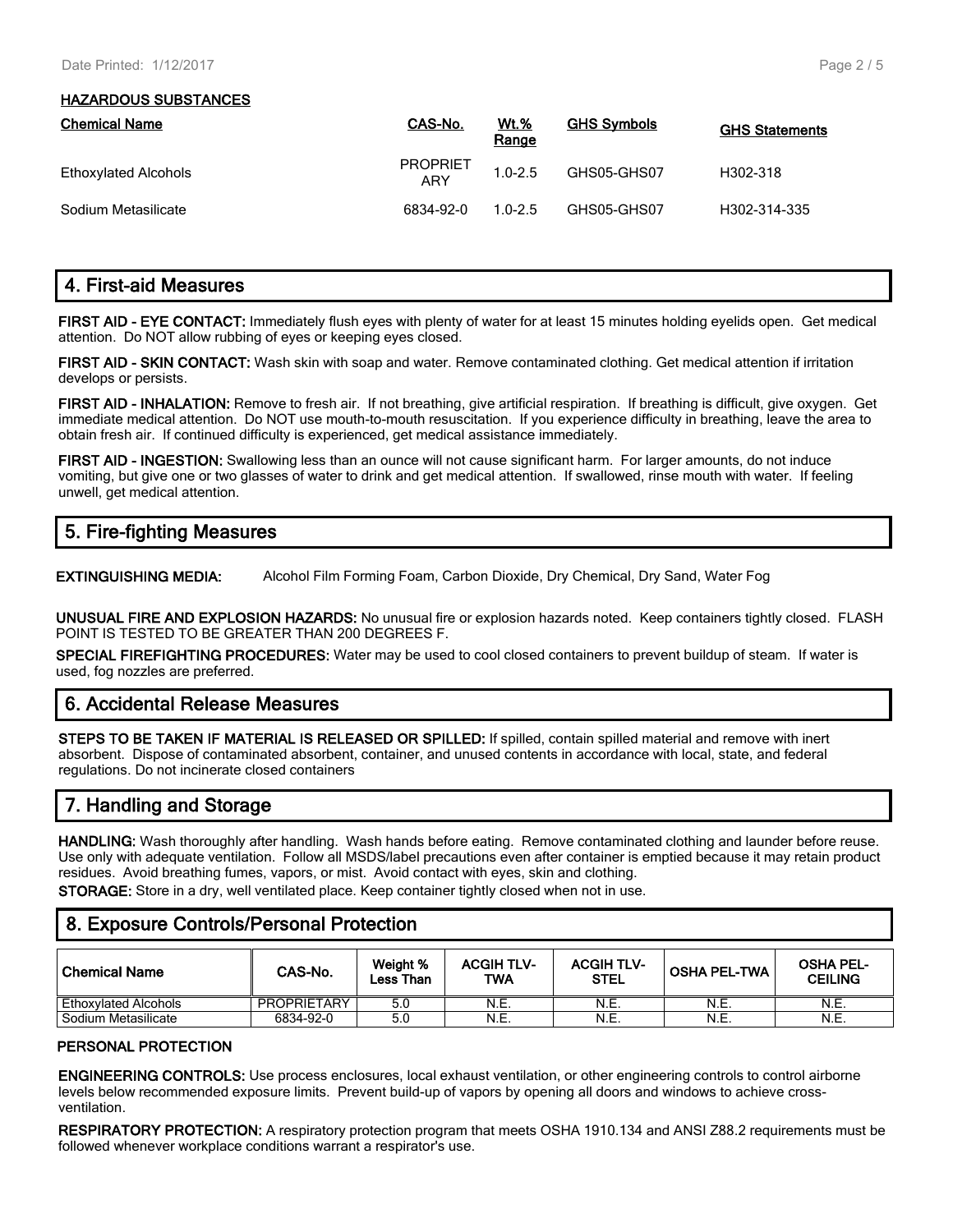**SKIN PROTECTION:** Use gloves to prevent prolonged skin contact. Nitrile or Neoprene gloves may afford adequate skin protection.

**EYE PROTECTION:** Use safety eyewear designed to protect against splash of liquids.

**OTHER PROTECTIVE EQUIPMENT:** Refer to safety supervisor or industrial hygienist for further guidance regarding types of personal protective equipment and their applications.

**HYGIENIC PRACTICES:** Wash thoroughly with soap and water before eating, drinking or smoking. Remove contaminated clothing immediately and launder before reuse.

## **9. Physical and Chemical Properties**

| Appearance:                 | Liguid                      | <b>Physical State:</b>            | Liguid    |
|-----------------------------|-----------------------------|-----------------------------------|-----------|
| Odor:                       | Mild                        | <b>Odor Threshold:</b>            | N.E.      |
| <b>Relative Density:</b>    | 1.023                       | pH:                               | < 12.4    |
| Freeze Point, °C:           | N.D.                        | <b>Viscosity:</b>                 | N.D.      |
| <b>Solubility in Water:</b> | Miscible                    | Partition Coefficient, n-octanol/ |           |
| Decompostion Temp., °C:     | N.D.                        | water:                            | N.D.      |
| Boiling Range, °C:          | $-18 - 110$                 | Explosive Limits, vol%:           | $NA - NA$ |
| <b>Flammability:</b>        | Does not Support Combustion | Flash Point, °C:                  | 94        |
| <b>Evaporation Rate:</b>    | Slower than Ether           | Auto-ignition Temp., °C:          | N.D.      |
| <b>Vapor Density:</b>       | Heavier than Air            | Vapor Pressure:                   | N.D.      |
|                             |                             |                                   |           |

(See "Other information" Section for abbreviation legend)

## **10. Stability and Reactivity**

**CONDITIONS TO AVOID:** Avoid contact with strong acid and strong bases.

**INCOMPATIBILITY:** Incompatible with strong oxidizing agents, strong acids and strong alkalies.

**HAZARDOUS DECOMPOSITION:** When heated to decomposition, it emits acrid smoke and irritating fumes.

**HAZARDOUS POLYMERIZATION:** Will not occur under normal conditions.

**STABILITY:** This product is stable under normal storage conditions.

## **11. Toxicological information**

**EFFECTS OF OVEREXPOSURE - EYE CONTACT:** Irritating, and may injure eye tissue if not removed promptly.

**EFFECTS OF OVEREXPOSURE - SKIN CONTACT:** Low hazard for usual industrial handling or commercial handling by trained personnel.

**EFFECTS OF OVEREXPOSURE - INHALATION:** High gas, vapor, mist or dust concentrations may be harmful if inhaled. Avoid breathing fumes, spray, vapors, or mist.

**EFFECTS OF OVEREXPOSURE - INGESTION:** Substance may be harmful if swallowed.

**EFFECTS OF OVEREXPOSURE - CHRONIC HAZARDS:** No Information

**PRIMARY ROUTE(S) OF ENTRY:** Eye Contact, Ingestion, Inhalation, Skin Absorption, Skin Contact

#### **ACUTE TOXICITY VALUES**

| The acute effects of this product have not been tested. Data on individual components are tabulated below: |                      |              |             |            |
|------------------------------------------------------------------------------------------------------------|----------------------|--------------|-------------|------------|
| <b>CAS-No.</b>                                                                                             | <b>Chemical Name</b> | Oral LD50    | Dermal LD50 | Vapor LC50 |
| con Long                                                                                                   | $0.11$ M-1-1-11-1-1  | $1150 - 111$ |             |            |

6834-92-0 Sodium Metasilicate 1153 mg/kg Rat N.I. N.I.

N.I. - No Information

## **12. Ecological Information**

**ECOLOGICAL INFORMATION:** Product is a mixture of listed components.

## **13. Disposal Information**

**DISPOSAL INFORMATION:** Dispose of material in accordance to local, state, and federal regulations and ordinances. Do not allow to enter waterways, wastewater, soil, storm drains or sewer systems.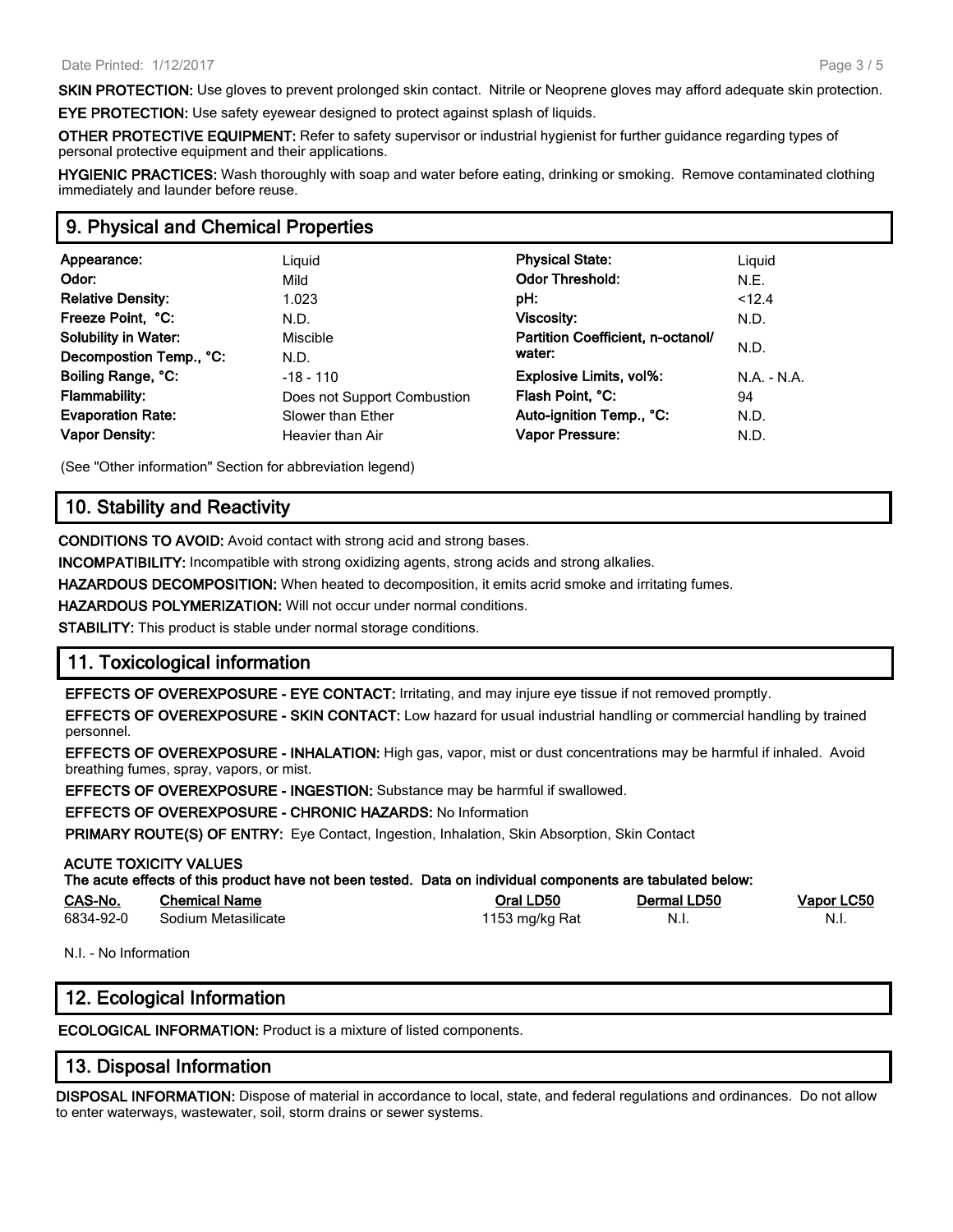# **14. Transport Information**

|                              | Domestic (USDOT) | <b>International (IMDG)</b> | Air (IATA)    | <b>TDG</b> (Canada) |
|------------------------------|------------------|-----------------------------|---------------|---------------------|
| <b>UN Number:</b>            | N.A.             | N.A.                        | N.A.          | N.A.                |
| <b>Proper Shipping Name:</b> | Not Regulated    | Not Regulated               | Not Regulated | Not Regulated       |
| <b>Hazard Class:</b>         | N.A.             | N.A.                        | N.A.          | N.A.                |
| <b>Packing Group:</b>        | N.A.             | N.A.                        | N.A.          | N.A.                |
| <b>Limited Quantity:</b>     | No               | No                          | No            | No                  |

## **15. Regulatory Information**

## **U.S. Federal Regulations:**

#### **CERCLA - SARA Hazard Category**

This product has been reviewed according to the EPA 'Hazard Categories' promulgated under Sections 311 and 312 of the Superfund Amendment and Reauthorization Act of 1986 (SARA Title III) and is considered, under applicable definitions, to meet the following categories:

Acute Health Hazard, Chronic Health Hazard

#### **Sara Section 313:**

This product contains the following substances subject to the reporting requirements of Section 313 of Title III of the Superfund Amendment and Reauthorization Act of 1986 and 40 CFR part 372:

No Sara 313 components exist in this product.

#### **Toxic Substances Control Act:**

This product contains the following chemical substances subject to the reporting requirements of TSCA 12(b) if exported from the United States:

No TSCA 12(b) components exist in this product.

| 16. Other Information          |       |                                                                                                                    |                                                                                                                                        |                         |   |                             |   |
|--------------------------------|-------|--------------------------------------------------------------------------------------------------------------------|----------------------------------------------------------------------------------------------------------------------------------------|-------------------------|---|-----------------------------|---|
| <b>HMIS RATINGS</b><br>Health: | $2^*$ | <b>Flammability:</b>                                                                                               | 0                                                                                                                                      | <b>Physical Hazard:</b> | 0 | <b>Personal Protection:</b> | X |
| <b>NFPA RATINGS</b><br>Health: | 2     | <b>Flammability:</b>                                                                                               | 0                                                                                                                                      | Instability             | 0 |                             |   |
|                                |       | <b>VOLATILE ORGANIC COMPOUNDS, g/L:</b>                                                                            |                                                                                                                                        | 190                     |   |                             |   |
| <b>SDS REVISION DATE:</b>      |       |                                                                                                                    | 1/12/2017                                                                                                                              |                         |   |                             |   |
| <b>REASON FOR REVISION:</b>    |       | <b>Product Composition Changed</b><br>02 - Hazard Identification<br>16 - Other Information<br>Statement(s) Changed | Regulatory Formula Source Changed<br>Substance and/or Product Properties Changed in Section(s):<br>09 - Physical & Chemical Properties |                         |   |                             |   |